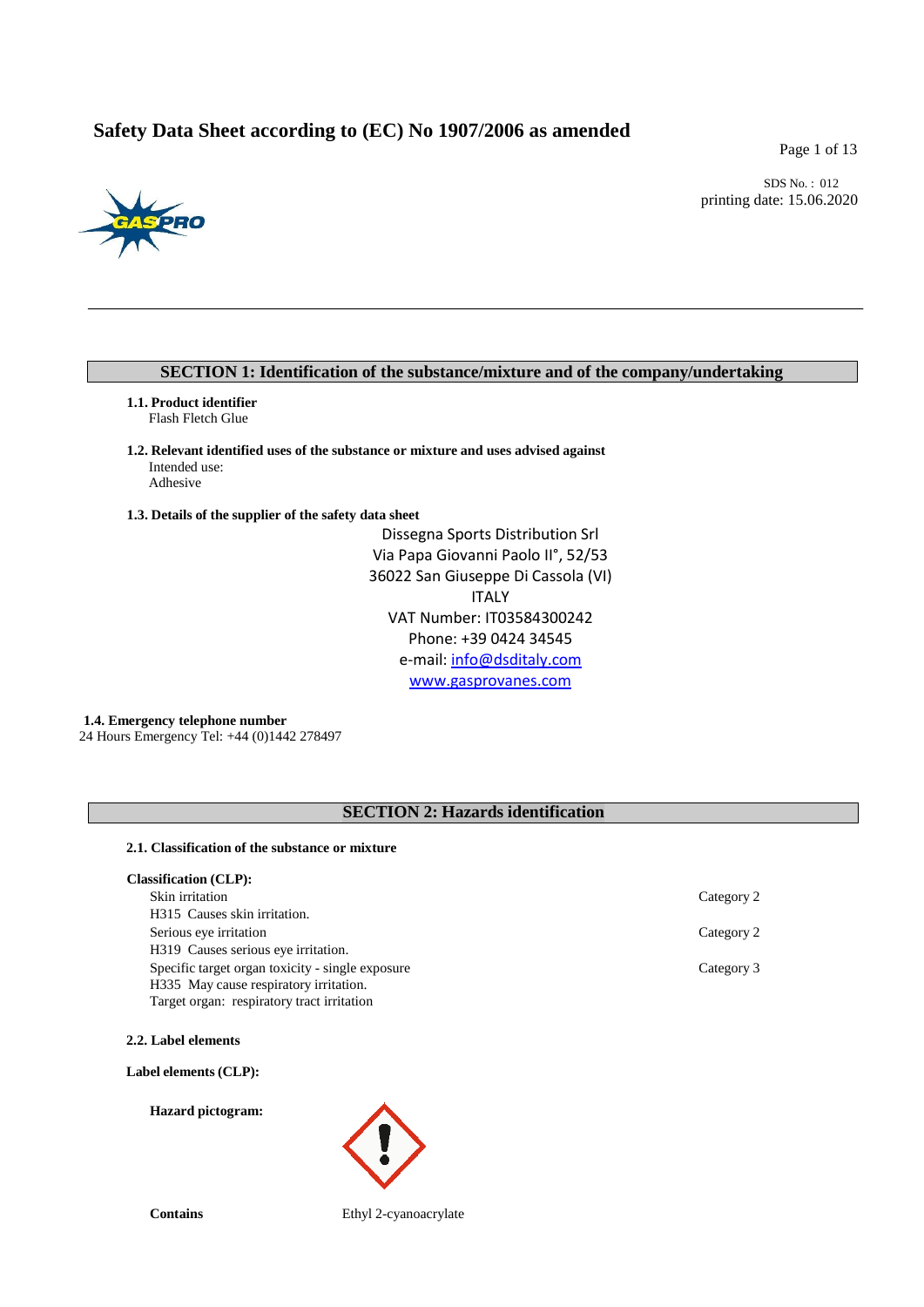| Signal word:                                         | Warning                                                                                                                                                                                                                   |
|------------------------------------------------------|---------------------------------------------------------------------------------------------------------------------------------------------------------------------------------------------------------------------------|
| <b>Hazard statement:</b>                             | H315 Causes skin irritation.<br>H319 Causes serious eye irritation.<br>H335 May cause respiratory irritation.                                                                                                             |
| <b>Supplemental information</b>                      | Cyanoacrylate. Danger. Bonds skin and eyes in seconds. Keep out of the reach of children.                                                                                                                                 |
| <b>Precautionary statement:</b><br><b>Prevention</b> | P <sub>261</sub> Avoid breathing vapors.<br>P280 Wear protective gloves/eye protection.                                                                                                                                   |
| <b>Precautionary statement:</b><br><b>Response</b>   | P305+P351+P338 IF IN EYES: Rinse cautiously with water for several minutes. Remove<br>contact lenses, if present and easy to do. Continue rinsing.<br>P337+P313 If eye irritation persists: Get medical advice/attention. |
| <b>Precautionary statement:</b><br><b>Disposal</b>   | P501 Dispose of contents/container in accordance with national regulation.                                                                                                                                                |

## **2.3. Other hazards**

None if used properly. Not fulfilling Persistent, Bioaccumulative and Toxic (PBT), very Persistent and very Bioaccumulative (vPvB) criteria.

# **SECTION 3: Composition/information on ingredients**

#### **3.2. Mixtures**

## **General chemical description:**

Cyanoacrylate Adhesive

## **Declaration of the ingredients according to CLP (EC) No 1272/2008:**

| <b>Hazardous</b> components<br>CAS-No. | <b>EC Number</b><br><b>REACH-Reg No.</b> | content      | <b>Classification</b>                                                                                                                                                                                    |
|----------------------------------------|------------------------------------------|--------------|----------------------------------------------------------------------------------------------------------------------------------------------------------------------------------------------------------|
| Ethyl 2-cyanoacrylate<br>7085-85-0     | 230-391-5<br>01-2119527766-29            | 50-100%      | Eye Irrit. 2<br>H319<br>STOT SE 3<br>H335<br>Skin Irrit. 2<br>H315                                                                                                                                       |
| Hydroquinone<br>123-31-9               | 204-617-8<br>01-2119524016-51            | 0.01 < 0.1 % | Aquatic Acute 1<br>H400<br>Aquatic Chronic 1<br>H410<br>Carc. 2<br>H351<br>Muta. 2<br>H341<br>Acute Tox. 4; Oral<br>H302<br>Eye Dam. 1<br>H318<br>Skin Sens. 1<br>H317<br>M factor (Acute Aquat Tox): 10 |

**For full text of the H - statements and other abbreviations see section 16 "Other information". Substances without classification may have community workplace exposure limits available.**

## **SECTION 4: First aid measures**

**4.1. Description of first aid measures**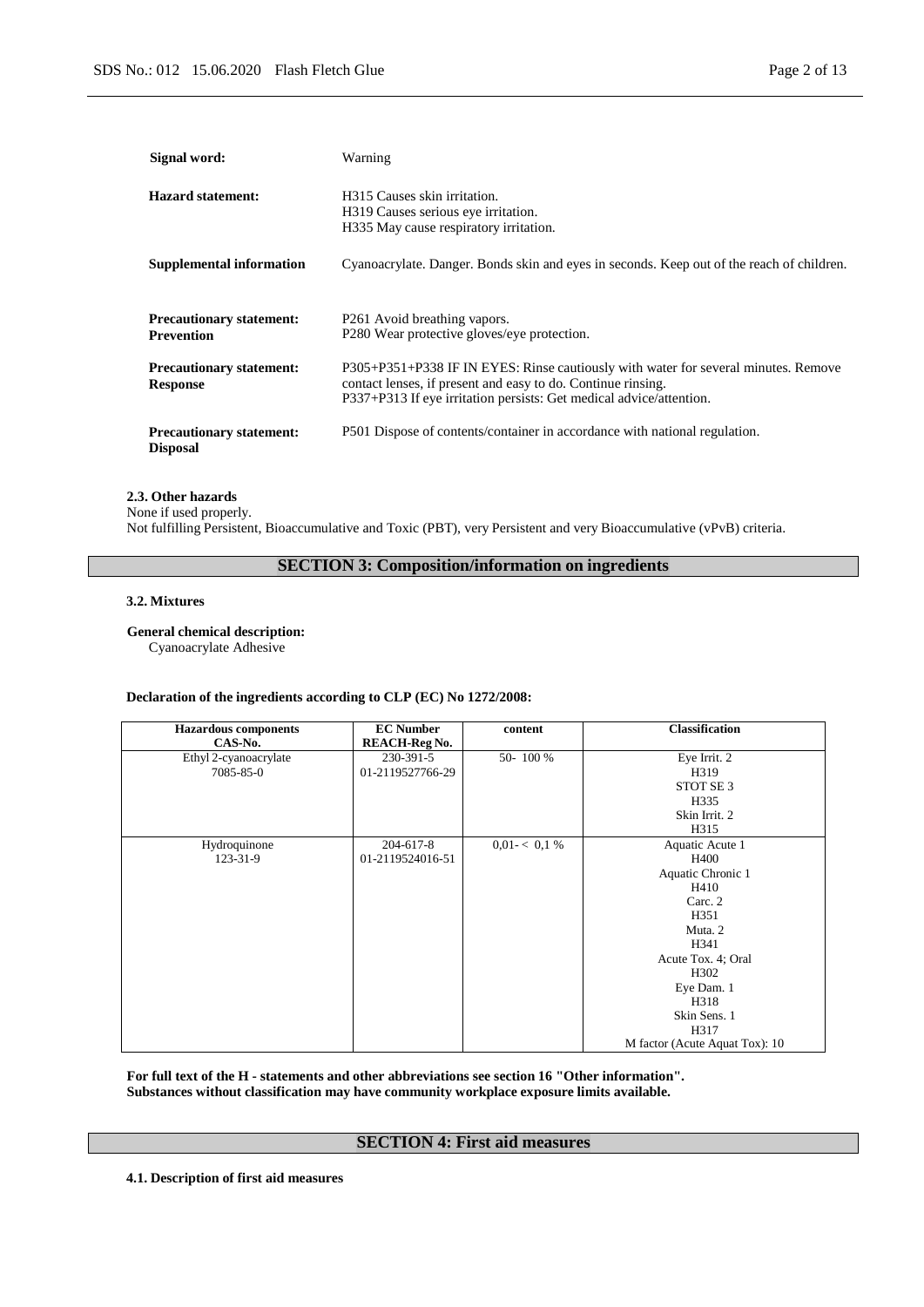#### Inhalation:

Move to fresh air, consult doctor if complaint persists.

Skin contact:

Do not pull bonded skin apart. It may be gently peeled apart using a blunt object such as a spoon, preferably after soaking in warm soapy water.

Cyanoacrylates give off heat on solidification. In rare cases a large drop will generate enough heat to cause a burn. Burns should be treated normally after the adhesive has been removed from the skin.

If lips are accidentally stuck together apply warm water to the lips and encourage maximum wetting and pressure from saliva inside the mouth.

Peel or roll lips apart. Do not try to pull the lips apart with direct opposing action.

Eye contact:

If the eye is bonded closed, release eyelashes with warm water by covering with wet pad.

Cyanoacrylate will bond to eye protein and will cause periods of weeping which will help to debond the adhesive.

Keep eye covered until debonding is complete, usually within 1-3 days.

Do not force eye open. Medical advice should be sought in case solid particles of cyanoacrylate trapped behind the eyelid cause any abrasive damage.

#### Ingestion:

Ensure that breathing passages are not obstructed. The product will polymerise immediately in the mouth making it almost impossible to swallow. Saliva will slowly separate the solidified product from the mouth (several hours).

#### **4.2. Most important symptoms and effects, both acute and delayed**

EYE: Irritation, conjunctivitis.

SKIN: Redness, inflammation.

RESPIRATORY: Irritation, coughing, shortness of breath, chest tightness.

# **4.3. Indication of any immediate medical attention and special treatment needed**

See section: Description of first aid measures

## **SECTION 5: Firefighting measures**

## **5.1. Extinguishing media**

**Suitable extinguishing media:** Foam, extinguishing powder, carbon dioxide. Fine water spray

**Extinguishing media which must not be used for safety reasons:** None known

#### **5.2. Special hazards arising from the substance or mixture**

In the event of a fire, carbon monoxide (CO) and carbon dioxide (CO2) can be released. Oxides of carbon, oxides of nitrogen, irritating organic vapors.

### **5.3. Advice for firefighters**

Fire fighters should wear positive pressure self-contained breathing apparatus (SCBA).

#### **Additional information:**

In case of fire, keep containers cool with water spray.

## **SECTION 6: Accidental release measures**

#### **6.1. Personal precautions, protective equipment and emergency procedures**

Ensure adequate ventilation. Avoid contact with skin and eyes. Wear protective equipment.

#### **6.2. Environmental precautions**

Do not empty into drains / surface water / ground water.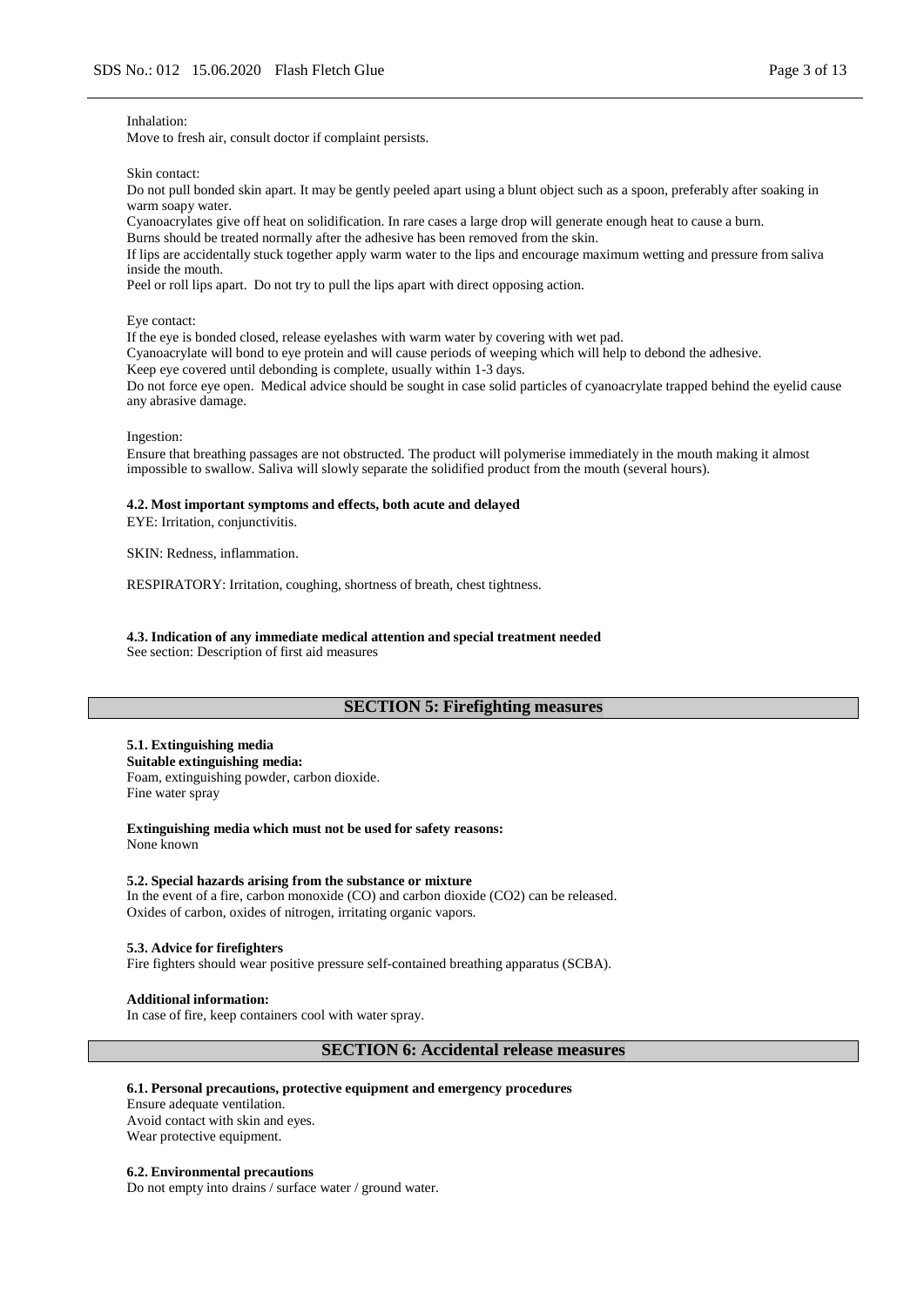## **6.3. Methods and material for containment and cleaning up**

Do not use cloths for mopping up. Flood with water to complete polymerization and scrape off the floor. Cured material can be disposed of as non-hazardous waste.

Dispose of contaminated material as waste according to Section 13.

### **6.4. Reference to other sections**

See advice in section 8

## **SECTION 7: Handling and storage**

**7.1. Precautions for safe handling**

Ventilation (low level) is recommended when using large volumes Use of dispensing equipment is recommended to minimise the risk of skin or eye contact Avoid skin and eye contact. See advice in section 8

Hygiene measures:

Wash hands before work breaks and after finishing work. Do not eat, drink or smoke while working. Good industrial hygiene practices should be observed.

**7.2. Conditions for safe storage, including any incompatibilities** Refer to Technical Data Sheet

**7.3. Specific end use(s)** Adhesive

## **SECTION 8: Exposure controls/personal protection**

## **8.1. Control parameters**

### **Occupational Exposure Limits**

Valid for

Great Britain

| Ingredient [Regulated substance]                            | ppm | mg/m <sup>3</sup> | Value type                                  | <b>Short term exposure limit</b><br>category / Remarks | <b>Regulatory list</b> |
|-------------------------------------------------------------|-----|-------------------|---------------------------------------------|--------------------------------------------------------|------------------------|
| Ethyl 2-cyanoacrylate<br>7085-85-0<br>[ETHYL CYANOACRYLATE] | 0,3 | 1.J               | <b>Short Term Exposure</b><br>Limit (STEL): |                                                        | EH40 WEL               |
| Hydroquinone<br>$123 - 31 - 9$<br>[HYDROQUINONE]            |     | 0.5               | Time Weighted Average<br>(TWA):             |                                                        | EH40 WEL               |

### **Occupational Exposure Limits**

Valid for

Ireland

| Ingredient [Regulated substance]                            | ppm | mg/m <sup>3</sup> | Value type                         | <b>Short term exposure limit</b><br>category / Remarks | <b>Regulatory list</b> |
|-------------------------------------------------------------|-----|-------------------|------------------------------------|--------------------------------------------------------|------------------------|
| Ethyl 2-cyanoacrylate<br>7085-85-0<br>[ETHYL CYANOACRYLATE] | 0,2 |                   | Time Weighted Average<br>$(TWA)$ : |                                                        | IR OEL                 |
| Hydroquinone<br>123-31-9<br><b>I [HYDROQUINONE]</b>         |     | 0.5               | Time Weighted Average<br>(TWA):    |                                                        | IR OEL                 |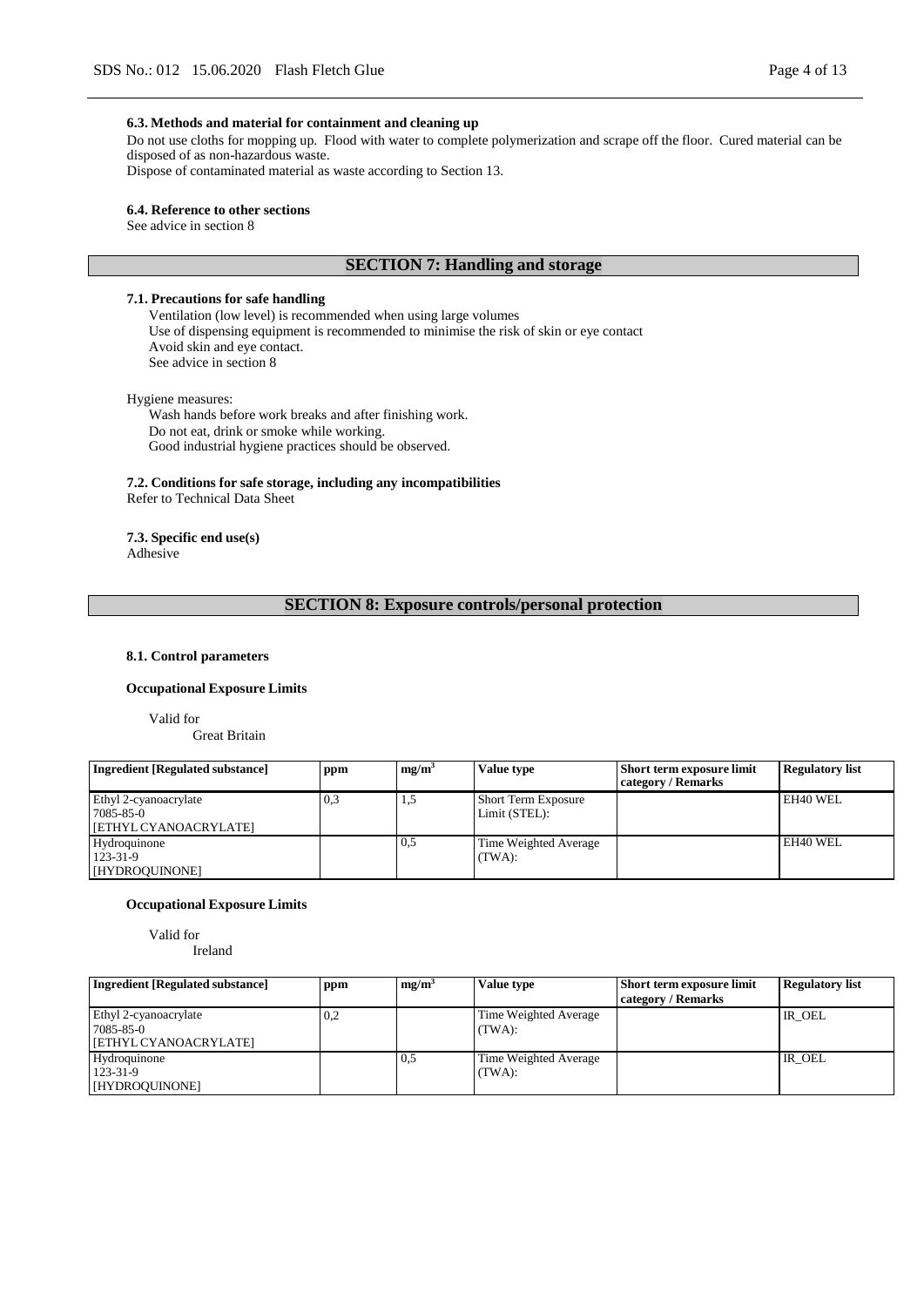## **Predicted No-Effect Concentration (PNEC):**

| Name on list                   | <b>Environmental</b> Exposure<br><b>Compartment</b> | period | <b>Value</b>        |     |                  |        | <b>Remarks</b> |
|--------------------------------|-----------------------------------------------------|--------|---------------------|-----|------------------|--------|----------------|
|                                |                                                     |        | mg/l                | ppm | mg/kg            | others |                |
| Hydroquinone<br>123-31-9       | aqua<br>(freshwater)                                |        | 0.00057<br>mg/1     |     |                  |        |                |
| Hydroquinone<br>123-31-9       | aqua (marine<br>water)                              |        | 0,000057<br>mg/1    |     |                  |        |                |
| Hydroquinone<br>123-31-9       | sediment<br>(freshwater)                            |        |                     |     | 0,0049<br>mg/kg  |        |                |
| Hydroquinone<br>123-31-9       | sediment<br>(marine water)                          |        |                     |     | 0.00049<br>mg/kg |        |                |
| Hydroquinone<br>123-31-9       | aqua<br><i>(intermittent)</i><br>releases)          |        | 0,00134<br>mg/1     |     |                  |        |                |
| Hydroquinone<br>$123 - 31 - 9$ | Soi1                                                |        |                     |     | 0,00064<br>mg/kg |        |                |
| Hydroquinone<br>123-31-9       | sewage<br>treatment plant<br>(STP)                  |        | $0,71 \text{ mg}/1$ |     |                  |        |                |

## **Derived No-Effect Level (DNEL):**

| Name on list                       | <b>Application</b><br>Area | Route of<br><b>Exposure</b> | <b>Health Effect</b>                        | <b>Exposure</b><br><b>Time</b> | <b>Value</b>          | <b>Remarks</b> |
|------------------------------------|----------------------------|-----------------------------|---------------------------------------------|--------------------------------|-----------------------|----------------|
| Ethyl 2-cyanoacrylate<br>7085-85-0 | Workers                    | Inhalation                  | Long term<br>exposure - local<br>effects    |                                | $9,25 \text{ mg/m}$   |                |
| Ethyl 2-cyanoacrylate<br>7085-85-0 | Workers                    | Inhalation                  | Long term<br>exposure -<br>systemic effects |                                | $9,25$ mg/m $3$       |                |
| Ethyl 2-cyanoacrylate<br>7085-85-0 | General<br>population      | Inhalation                  | Long term<br>exposure - local<br>effects    |                                | $9,25 \text{ mg/m}$   |                |
| Ethyl 2-cyanoacrylate<br>7085-85-0 | General<br>population      | Inhalation                  | Long term<br>exposure -<br>systemic effects |                                | $9,25$ mg/m $3$       |                |
| Hydroquinone<br>123-31-9           | Workers                    | dermal                      | Long term<br>exposure -<br>systemic effects |                                | $3,33$ mg/kg          |                |
| Hydroquinone<br>123-31-9           | Workers                    | inhalation                  | Long term<br>exposure -<br>systemic effects |                                | $2,1$ mg/m $3$        |                |
| Hydroquinone<br>123-31-9           | General<br>population      | dermal                      | Long term<br>exposure -<br>systemic effects |                                | $1,66$ mg/kg          |                |
| Hydroquinone<br>123-31-9           | General<br>population      | inhalation                  | Long term<br>exposure -<br>systemic effects |                                | $1,05 \text{ mg/m}$ 3 |                |
| Hydroquinone<br>123-31-9           | General<br>population      | oral                        | Long term<br>exposure -<br>systemic effects |                                | $0,6$ mg/kg           |                |

#### **Biological Exposure Indices:** None

Engineering controls:

**8.2. Exposure controls:**

Ensure good ventilation/extraction.

Respiratory protection: Ensure adequate ventilation. An approved mask or respirator fitted with an organic vapour cartridge should be worn if the product is used in a poorly ventilated area Filter type: A (EN 14387)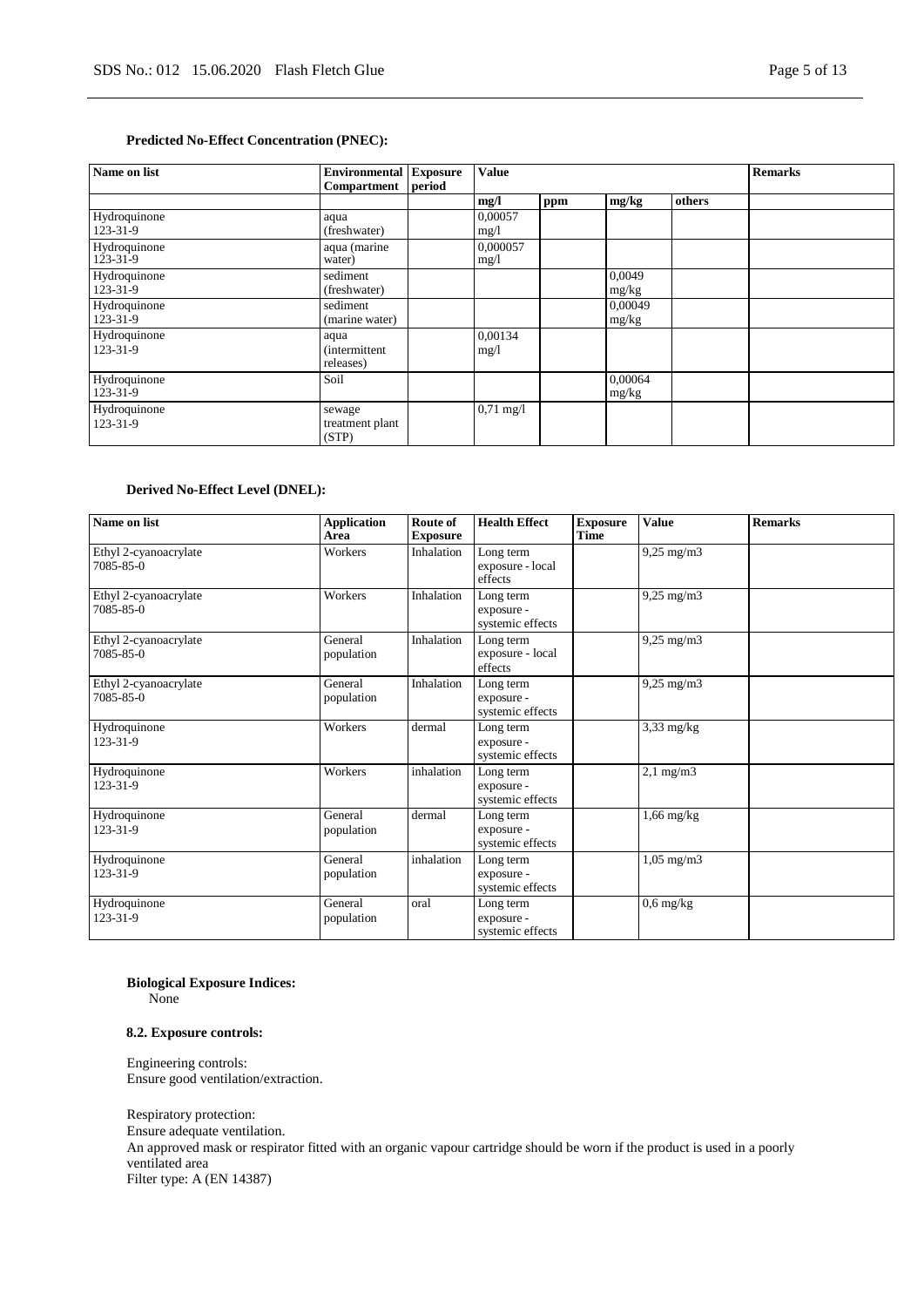#### Hand protection:

Polyethylene or polypropylene gloves are recommended when using large volumes.

Chemical-resistant protective gloves (EN 374).

Suitable materials for short-term contact or splashes (recommended: at least protection index 2, corresponding to > 30 minutes permeation time as per EN 374):

nitrile rubber (NBR; >= 0.4 mm thickness)

Suitable materials for longer, direct contact (recommended: protection index 6, corresponding to > 480 minutes permeation time as per EN 374):

nitrile rubber (NBR;  $>= 0.4$  mm thickness)

This information is based on literature references and on information provided by glove manufacturers, or is derived by analogy with similar substances. Please note that in practice the working life of chemical-resistant protective gloves may be considerably shorter than the permeation time determined in accordance with EN 374 as a result of the many influencing factors (e.g. temperature). If signs of wear and tear are noticed then the gloves should be replaced.

Do not use PVC, rubber or nylon gloves.

Please note that in practice the working life of chemical resistant gloves may be considerably reduced as a result of many influencing factors (e.g. temperature). Suitable risk assessment should be carried out by the end user. If signs of wear and tear are noticed then the gloves should be replaced.

Eye protection:

Safety glasses with sideshields or chemical safety goggles should be worn if there is a risk of splashing. Protective eye equipment should conform to EN166.

Skin protection:

Wear suitable protective clothing.

Protective clothing should conform to EN 14605 for liquid splashes or to EN 13982 for dusts.

Advices to personal protection equipment:

The information provided on personal protective equipment is for guidance purposes only. A full risk assessment should be conducted prior to using this product to determine the appropriate personal protective equipment to suit local conditions. Personal protective equipment should conform to the relevant EN standard.

## **SECTION 9: Physical and chemical properties**

#### **9.1. Information on basic physical and chemical properties** Appearance liquid

Solubility (qualitative) (Solvent: Water)

colourless to yellowish Odour threshold No data available / Not applicable pH No data available / Not applicable Melting point No data available / Not applicable Solidification temperature No data available / Not applicable<br>Initial boiling point  $> 149 \degree C$  ( $> 300.2 \degree F$ )  $> 149$  °C ( $> 300.2$  °F) Flash point 80 - 93 °C (176 - 199.4 °F) Evaporation rate No data available / Not applicable Flammability No data available / Not applicable Explosive limits No data available / Not applicable Vapour pressure  $(50 °C (122 °F))$ < 700 mbar Relative vapour density: No data available / Not applicable Density  $(20 °C (68 °F))$ 1,1 g/cm3

Bulk density No data available / Not applicable Solubility No data available / Not applicable Polymerises in presence of water.

Partition coefficient: n-octanol/water No data available / Not applicable Auto-ignition temperature No data available / Not applicable Decomposition temperature No data available / Not applicable Viscosity **No data available / Not applicable** / Not applicable Viscosity (kinematic) No data available / Not applicable Explosive properties No data available / Not applicable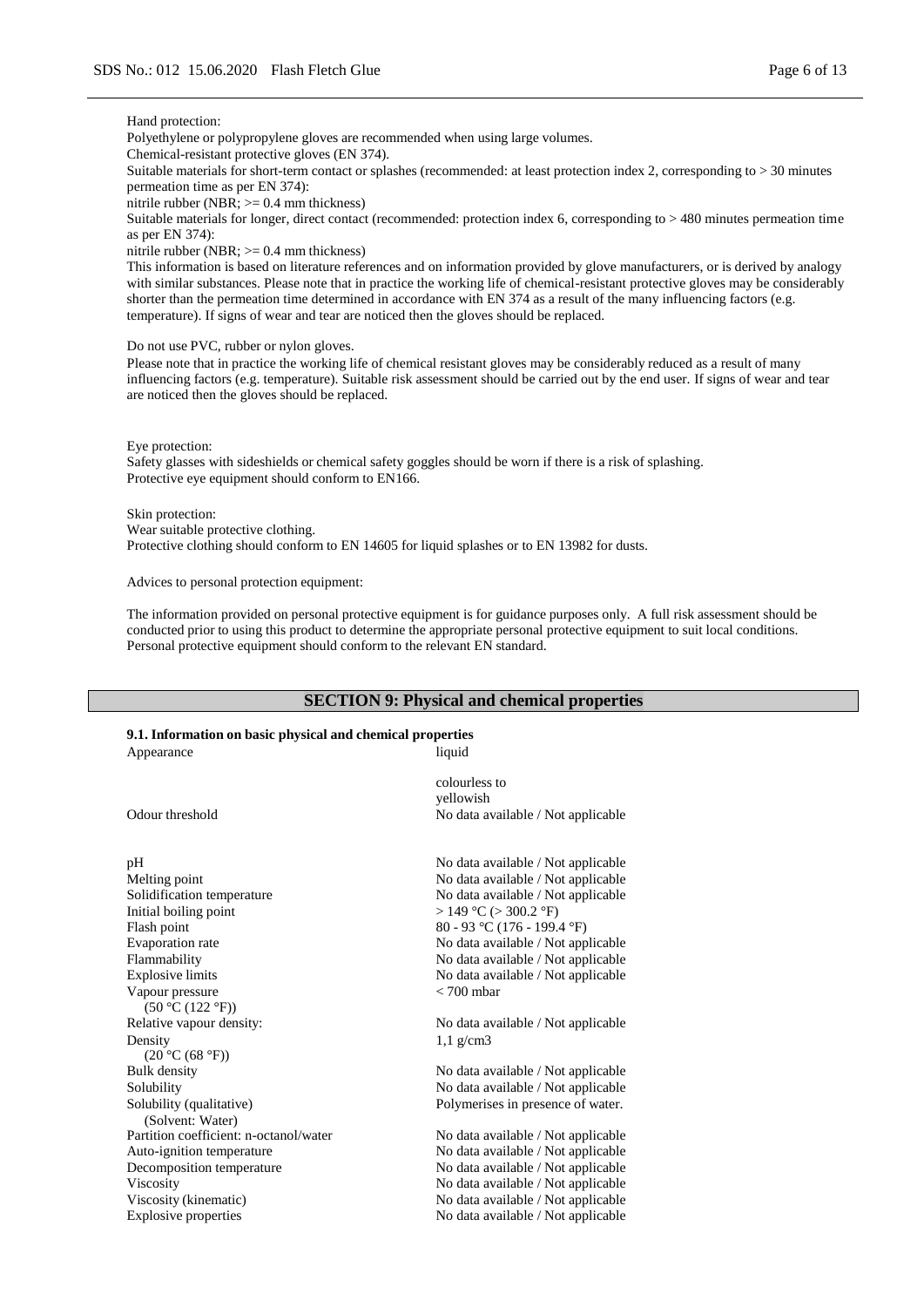Oxidising properties No data available / Not applicable

## **9.2. Other information**

No data available / Not applicable

## **SECTION 10: Stability and reactivity**

#### **10.1. Reactivity**

Rapid exothermic polymerization will occur in the presence of water, amines, alkalis and alcohols.

### **10.2. Chemical stability**

Stable under recommended storage conditions.

## **10.3. Possibility of hazardous reactions**

See section reactivity

### **10.4. Conditions to avoid**

Stable under normal conditions of storage and use.

### **10.5. Incompatible materials**

See section reactivity.

#### **10.6. Hazardous decomposition products**

None if used for intended purpose.

## **SECTION 11: Toxicological information**

### **General toxicological information:**

Cyanoacrylates are considered to have relatively low toxicity. Acute oral LD50 is >5000mg/kg (rat). It is almost impossible to swallow as it rapidly polymerises in the mouth.

Prolonged exposure to high concentrations of vapours may lead to chronic effects in sensitive individuals In dry atmosphere with < 50% humidity, vapours may irritate the eyes and respiratory system

#### **11.1. Information on toxicological effects**

#### **Acute oral toxicity:**

The mixture is classified based on calculation method referring to the classified substances present in the mixture.

| <b>Hazardous substances</b><br>CAS-No. | Value<br>type | Value               | <b>Species</b> | Method                                          |
|----------------------------------------|---------------|---------------------|----------------|-------------------------------------------------|
| Ethyl 2-cyanoacrylate<br>7085-85-0     | LD50          | $> 5.000$ mg/kg     | rat            | <b>OECD</b> Guideline 401 (Acute Oral Toxicity) |
| Hydroquinone<br>123-31-9               | LD50          | $367 \text{ mg/kg}$ | rat            | <b>OECD</b> Guideline 401 (Acute Oral Toxicity) |

#### **Acute dermal toxicity:**

The mixture is classified based on calculation method referring to the classified substances present in the mixture.

| <b>Hazardous substances</b><br>CAS-No. | Value<br>type | Value           | <b>Species</b> | Method                                            |
|----------------------------------------|---------------|-----------------|----------------|---------------------------------------------------|
| Ethyl 2-cyanoacrylate<br>7085-85-0     | LD50          | $>$ 2.000 mg/kg | rabbit         | <b>OECD</b> Guideline 402 (Acute Dermal Toxicity) |
| Hydroquinone<br>123-31-9               | LD50          | $>$ 2.000 mg/kg | rabbit         | OECD Guideline 402 (Acute Dermal Toxicity)        |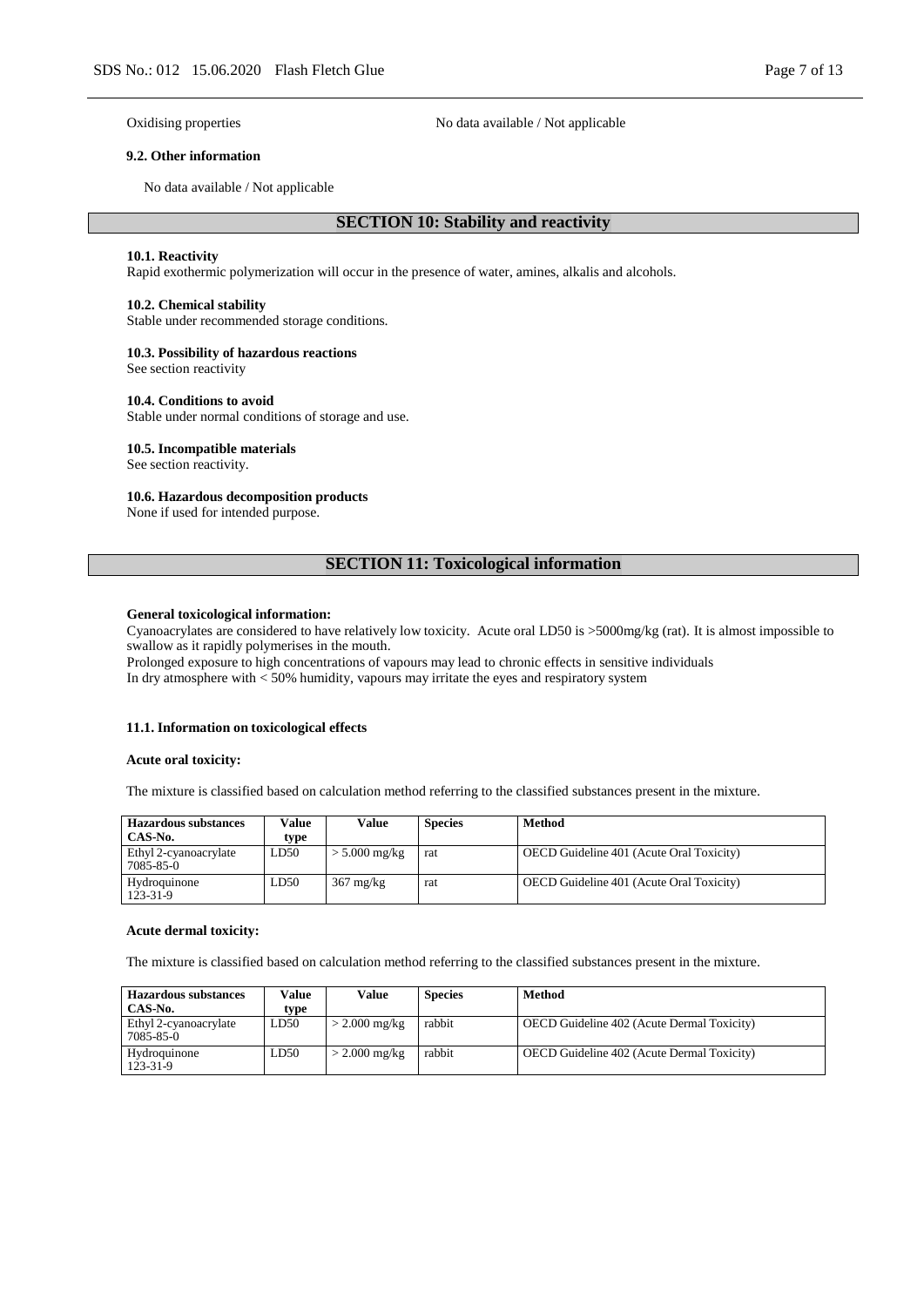## **Acute inhalative toxicity:**

No data available.

## **Skin corrosion/irritation:**

Bonds skin in seconds. Considered to be of low toxicity: acute dermal LD50 (rabbit)>2000mg/kg Due to polymerisation at the skin surface allergic reaction is unlikely to occur

| <b>Hazardous substances</b><br>CAS-No. | <b>Result</b>          | <b>Exposure</b><br>time | <b>Species</b> | Method                                                          |
|----------------------------------------|------------------------|-------------------------|----------------|-----------------------------------------------------------------|
| Ethyl 2-cyanoacrylate<br>7085-85-0     | slightly<br>irritating | 24h                     | rabbit         | <b>OECD Guideline 404 (Acute Dermal Irritation / Corrosion)</b> |
| Hydroquinone<br>123-31-9               | not irritating         | 24h                     | rabbit         | Weight of evidence                                              |

## **Serious eye damage/irritation:**

Liquid product will bond eyelids. In a dry atmosphere (RH<50%) vapours may cause irritation and lachrymatory effect

| <b>Hazardous substances</b><br>CAS-No. | Result     | Exposure<br>time | <b>Species</b> | Method                                                       |
|----------------------------------------|------------|------------------|----------------|--------------------------------------------------------------|
| Ethyl 2-cyanoacrylate<br>7085-85-0     | irritating | 72 h             | rabbit         | <b>OECD</b> Guideline 405 (Acute Eve Irritation / Corrosion) |

#### **Respiratory or skin sensitization:**

The mixture is classified based on threshold limits referring to the classified substances present in the mixture.

| <b>Hazardous substances</b><br>CAS-No. | <b>Result</b>   | <b>Test type</b>                      | <b>Species</b> | <b>Method</b>                                                                                   |
|----------------------------------------|-----------------|---------------------------------------|----------------|-------------------------------------------------------------------------------------------------|
| Ethyl 2-cyanoacrylate<br>7085-85-0     | not sensitising |                                       | guinea pig     | not specified                                                                                   |
| Hydroquinone<br>123-31-9               | sensitising     | Guinea pig maximisation<br>test       | guinea pig     | equivalent or similar to OECD Guideline<br>406 (Skin Sensitisation)                             |
| Hydroquinone<br>123-31-9               | sensitising     | Mouse local lymphnode<br>assay (LLNA) | mouse          | equivalent or similar to OECD Guideline<br>429 (Skin Sensitisation: Local Lymph)<br>Node Assay) |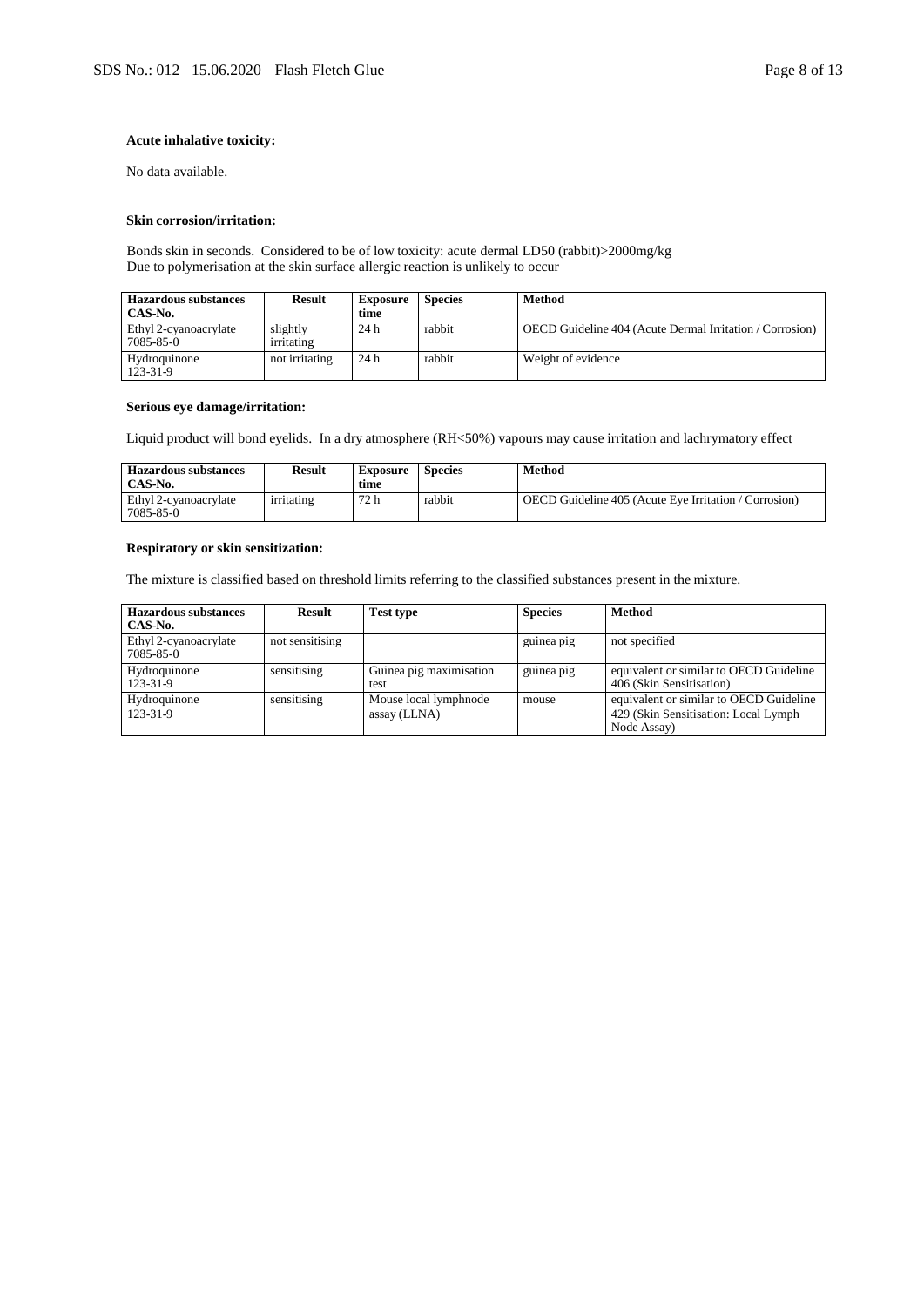## **Germ cell mutagenicity:**

The mixture is classified based on threshold limits referring to the classified substances present in the mixture.

| <b>Hazardous substances</b><br>CAS-No.   | <b>Result</b> | Type of study /<br>Route of<br>administration           | <b>Metabolic</b><br>activation /<br><b>Exposure time</b> | <b>Species</b> | <b>Method</b>                                                                                                     |
|------------------------------------------|---------------|---------------------------------------------------------|----------------------------------------------------------|----------------|-------------------------------------------------------------------------------------------------------------------|
| Ethyl 2-cyanoacrylate<br>7085-85-0       | negative      | bacterial reverse<br>mutation assay (e.g.<br>Ames test) |                                                          |                | <b>OECD</b> Guideline 471<br>(Bacterial Reverse Mutation)<br>Assay)                                               |
| Ethyl 2-cyanoacrylate<br>$7085 - 85 - 0$ | negative      | mammalian cell<br>gene mutation assay                   | with and without                                         |                | OECD Guideline 476 (In vitro<br>Mammalian Cell Gene<br>Mutation Test)                                             |
| Ethyl 2-cyanoacrylate<br>7085-85-0       | negative      | in vitro mammalian<br>chromosome<br>aberration test     | with and without                                         |                | OECD Guideline 473 (In vitro<br>Mammalian Chromosome<br><b>Aberration Test)</b>                                   |
| Hydroquinone<br>123-31-9                 | negative      | bacterial reverse<br>mutation assay (e.g.<br>Ames test) | with and without                                         |                | equivalent or similar to OECD<br>Guideline 471 (Bacterial<br><b>Reverse Mutation Assay)</b>                       |
| Hydroquinone<br>123-31-9                 | negative      | in vitro mammalian<br>chromosome<br>aberration test     | with and without                                         |                | OECD Guideline 473 (In vitro<br>Mammalian Chromosome<br><b>Aberration Test)</b>                                   |
| Hydroquinone<br>123-31-9                 | positive      | mammalian cell<br>gene mutation assay                   | with and without                                         |                | OECD Guideline 476 (In vitro<br>Mammalian Cell Gene<br><b>Mutation Test)</b>                                      |
| Hydroquinone<br>123-31-9                 | positive      | intraperitoneal                                         |                                                          | mouse          | equivalent or similar to OECD<br>Guideline 474 (Mammalian<br>Erythrocyte Micronucleus<br>Test)                    |
| Hydroquinone<br>123-31-9                 | negative      | oral: gavage                                            |                                                          | rat            | equivalent or similar to OECD<br>Guideline 478 (Genetic<br><b>Toxicology: Rodent Dominant</b><br>Lethal Test)     |
| Hydroquinone<br>123-31-9                 | positive      | intraperitoneal                                         |                                                          | mouse          | equivalent or similar to OECD<br>Guideline 483 (Mammalian<br>Spermatogonial Chromosome<br><b>Aberration Test)</b> |

## **Carcinogenicity**

The mixture is classified based on threshold limits referring to the classified substances present in the mixture.

| <b>Hazardous</b> components<br>$CAS-N0$ . | <b>Result</b> | Route of<br>application | <b>Exposure</b><br>time /<br><b>Frequency</b><br>of treatment | <b>Species</b> | <b>Sex</b>  | <b>Method</b>                                                                                                |
|-------------------------------------------|---------------|-------------------------|---------------------------------------------------------------|----------------|-------------|--------------------------------------------------------------------------------------------------------------|
| Hydroquinone<br>123-31-9                  | carcinogenic  | oral: gavage            | 103 w<br>5 d/w                                                | rat            | male/female | equivalent or similar<br>OECD Guideline 453<br>(Combined Chronic<br>Toxicity/<br>Carcinogenicity<br>Studies) |
| Hydroquinone<br>123-31-9                  | carcinogenic  | oral: gavage            | 103 w<br>5 d/w                                                | mouse          | female      | equivalent or similar<br>OECD Guideline 453<br>(Combined Chronic<br>Toxicity/<br>Carcinogenicity<br>Studies) |

## **Reproductive toxicity:**

The mixture is classified based on threshold limits referring to the classified substances present in the mixture.

| <b>Hazardous substances</b> | <b>Result / Value</b> | <b>Test type</b>    | Route of     | <b>Species</b> | Method                                   |
|-----------------------------|-----------------------|---------------------|--------------|----------------|------------------------------------------|
| CAS-No.                     |                       |                     | application  |                |                                          |
| Hydroquinone                | NOAEL $P$ 15 mg/kg    | Two                 | oral: gavage | rat            | EPA OTS 798.4700                         |
| 123-31-9                    | NOAEL $F1150$ mg/kg   | generation<br>study |              |                | (Reproduction and Fertility)<br>Effects) |
|                             | NOAEL $F2$ 150 mg/kg  |                     |              |                |                                          |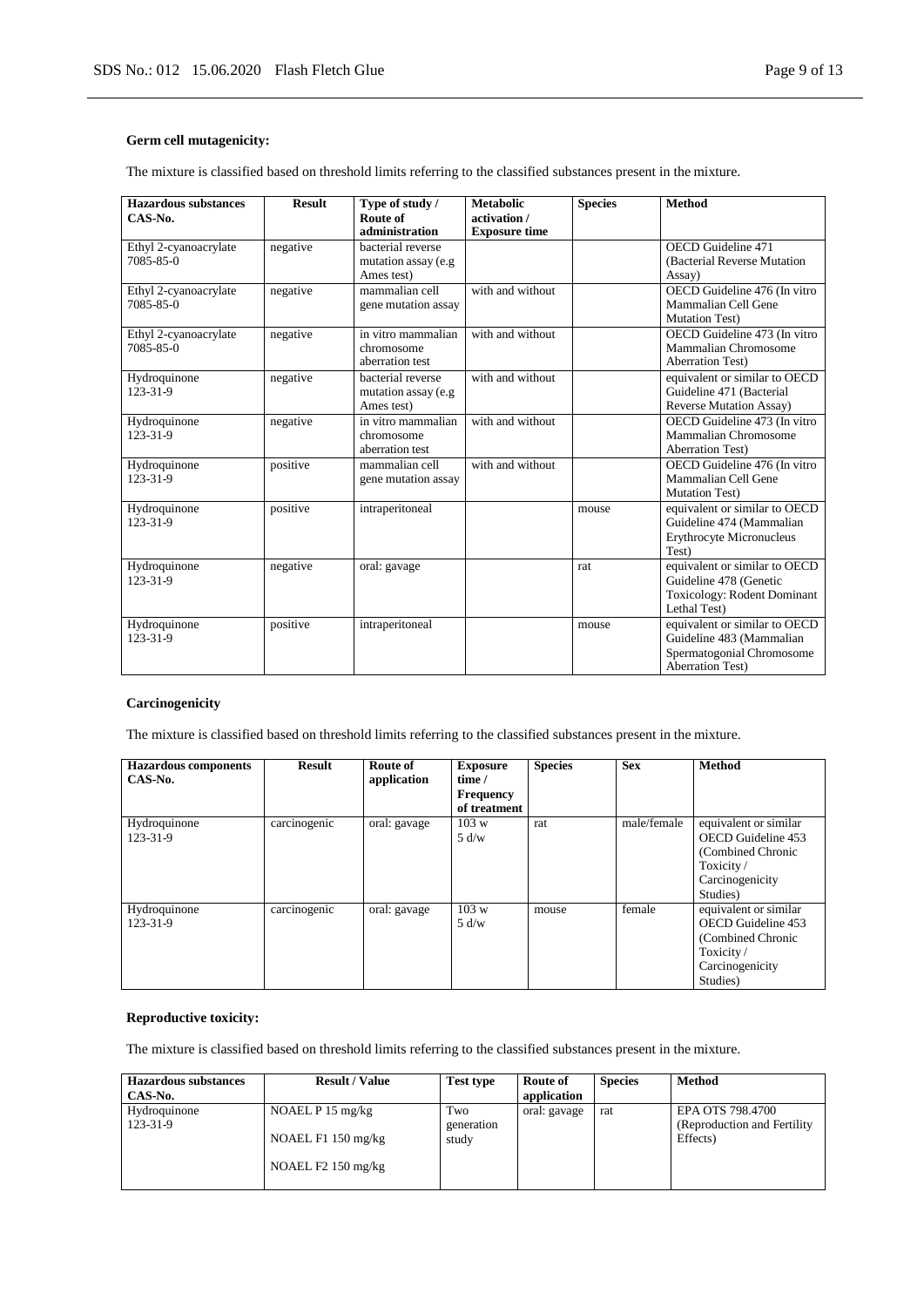## **STOT-single exposure:**

No data available.

### **STOT-repeated exposure::**

The mixture is classified based on threshold limits referring to the classified substances present in the mixture.

| <b>Hazardous substances</b><br>CAS-No. | <b>Result / Value</b>      | Route of<br>application | <b>Exposure time</b> /<br><b>Frequency of</b> | <b>Species</b> | <b>Method</b>                                                                                           |
|----------------------------------------|----------------------------|-------------------------|-----------------------------------------------|----------------|---------------------------------------------------------------------------------------------------------|
|                                        |                            |                         | treatment                                     |                |                                                                                                         |
| Hydroquinone<br>123-31-9               | NOAEL 50 $mg/kg$           | oral: gavage            | 13 w<br>5 d/w                                 | rat            | not specified                                                                                           |
| Hydroquinone<br>123-31-9               | NOAEL $73.9 \text{ mg/kg}$ | dermal                  | 13 w<br>6 h/d, 5 d/w                          | rat            | equivalent or similar to<br><b>OECD</b> Guideline 411<br>(Subchronic Dermal)<br>Toxicity: 90-Day Study) |

## **Aspiration hazard:**

No data available.

# **SECTION 12: Ecological information**

### **General ecological information:**

Do not empty into drains / surface water / ground water. Biological and Chemical Oxygen Demands (BOD and COD) are insignificant.

## **12.1. Toxicity**

#### **Toxicity (Fish):**

The mixture is classified based on calculation method referring to the classified substances present in the mixture.

| <b>Hazardous substances</b><br>CAS-No. | <b>Value</b><br>type | <b>Value</b>          | <b>Exposure time Species</b> |                     | Method                                                   |
|----------------------------------------|----------------------|-----------------------|------------------------------|---------------------|----------------------------------------------------------|
| Hydroquinone<br>123-31-9               | LC50                 | $0.638 \text{ m}$ g/l | 96 h                         | Oncorhynchus mykiss | <b>OECD</b> Guideline 203 (Fish,<br>Acute Toxicity Test) |

## **Toxicity (Daphnia):**

The mixture is classified based on calculation method referring to the classified substances present in the mixture.

| <b>Hazardous substances</b><br>CAS-No. | <b>Value</b><br>type | Value                 | <b>Exposure time Species</b> |               | Method                                                                    |
|----------------------------------------|----------------------|-----------------------|------------------------------|---------------|---------------------------------------------------------------------------|
| Hydroquinone<br>123-31-9               | EC50                 | $0.134 \text{ m}$ g/l | 48 h                         | Daphnia magna | OECD Guideline 202<br>(Daphnia sp. Acute)<br><b>Immobilisation Test</b> ) |

## **Chronic toxicity to aquatic invertebrates**

The mixture is classified based on calculation method referring to the classified substances present in the mixture.

| <b>Hazardous substances</b><br>CAS-No. | <b>Value</b><br>type | Value         | <b>Exposure time Species</b> |               | Method                                          |
|----------------------------------------|----------------------|---------------|------------------------------|---------------|-------------------------------------------------|
| Hydroquinone<br>$123 - 31 - 9$         | <b>NOEC</b>          | $0.0057$ mg/l | 21 d                         | Daphnia magna | OECD 211 (Daphnia)<br>magna, Reproduction Test) |

**Toxicity (Algae):**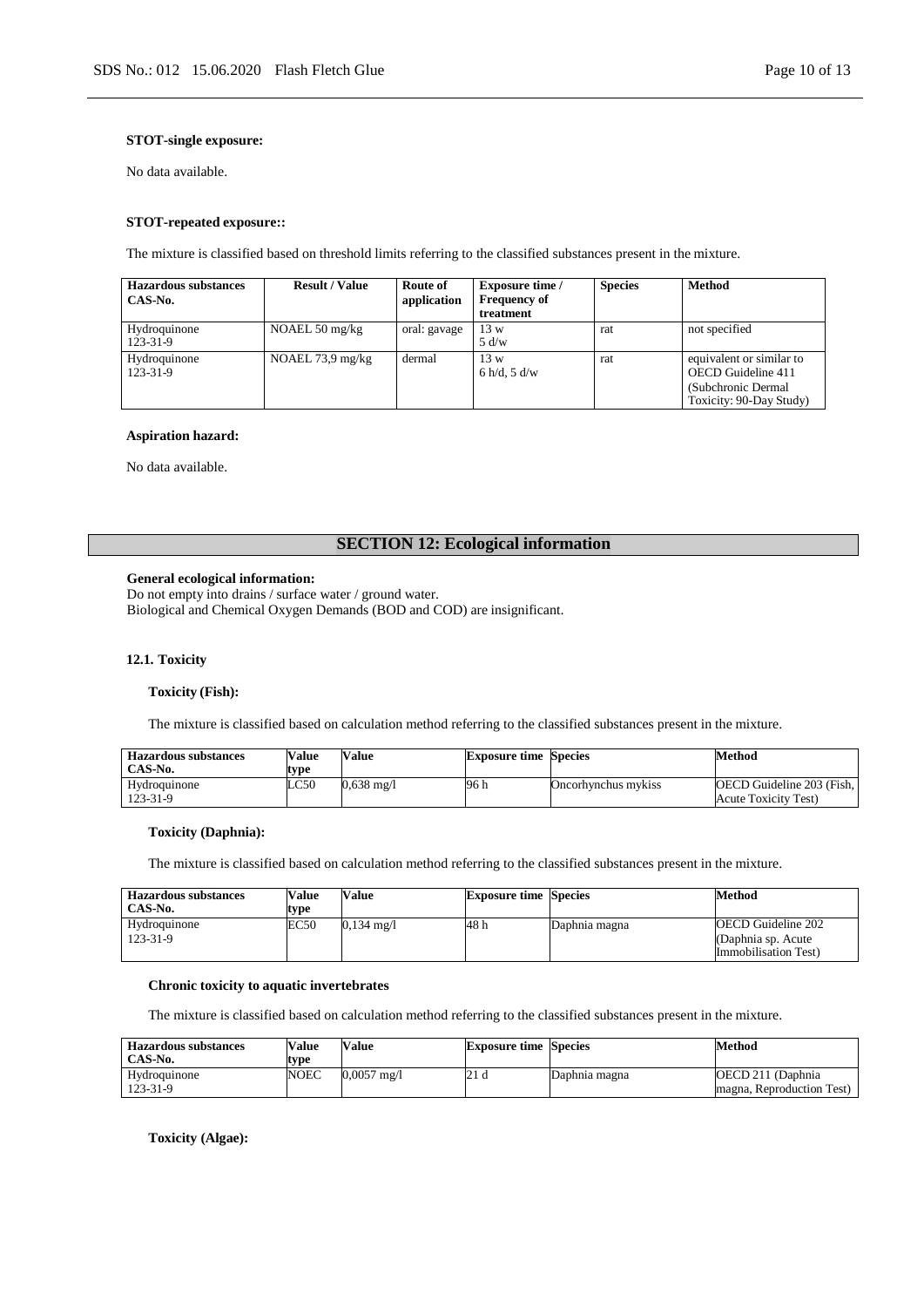The mixture is classified based on calculation method referring to the classified substances present in the mixture.

| <b>Hazardous substances</b><br>CAS-No. | <b>Value</b><br>type | Value                 | <b>Exposure time Species</b> |                                                        | Method                    |
|----------------------------------------|----------------------|-----------------------|------------------------------|--------------------------------------------------------|---------------------------|
| Hydroquinone                           | EC50                 | $0.335 \text{ m}$ g/l | 72 h                         | Selenastrum capricornutum                              | OECD Guideline 201 (Alga, |
| $123 - 31 - 9$                         |                      |                       |                              | (new name: Pseudokirchneriella Growth Inhibition Test) |                           |
|                                        |                      |                       |                              | subcapitata)                                           |                           |

## **Toxicity to microorganisms**

The mixture is classified based on calculation method referring to the classified substances present in the mixture.

| <b>Hazardous substances</b><br>CAS-No. | <b>Value</b><br>type | Value                | <b>Exposure time Species</b> | Method        |
|----------------------------------------|----------------------|----------------------|------------------------------|---------------|
| Hydroquinone<br>123-31-9               | EC <sub>50</sub>     | $0.038 \text{ mg}/1$ | $30 \text{ min}$             | not specified |

## **12.2. Persistence and degradability**

No data available.

| <b>Hazardous substances</b><br>CAS-No. | Result                     | <b>Test type</b> | <b>Degradability</b> | <b>Exposure</b><br>time | <b>Method</b>                                                                              |
|----------------------------------------|----------------------------|------------------|----------------------|-------------------------|--------------------------------------------------------------------------------------------|
| Ethyl 2-cyanoacrylate<br>7085-85-0     | not readily biodegradable. | aerobic          | 57 %                 | 28 d                    | OECD Guideline 301 D (Ready)<br>Biodegradability: Closed Bottle<br>Test)                   |
| Hydroquinone<br>123-31-9               | readily biodegradable      | aerobic          | $75 - 81%$           | 30d                     | EU Method C.4-E (Determination<br>of the "Ready"<br>BiodegradabilityClosed Bottle<br>Test) |

## **12.3. Bioaccumulative potential**

No data available.

## **12.4. Mobility in soil**

Cured adhesives are immobile.

| <b>Hazardous substances</b><br>CAS-No. | LogPow | Temperature | Method                                |
|----------------------------------------|--------|-------------|---------------------------------------|
| Ethyl 2-cyanoacrylate<br>7085-85-0     | 0.776  | 22 °C       | EU Method A.8 (Partition Coefficient) |
| Hydroquinone<br>123-31-9               | 0.59   |             | EU Method A.8 (Partition Coefficient) |

### **12.5. Results of PBT and vPvB assessment**

| <b>Hazardous substances</b><br>CAS-No. | PBT/vPvB                                                                             |
|----------------------------------------|--------------------------------------------------------------------------------------|
| Ethyl 2-cyanoacrylate                  | Not fulfilling Persistent, Bioaccumulative and Toxic (PBT), very Persistent and very |
| 7085-85-0                              | Bioaccumulative (vPvB) criteria.                                                     |
| Hydroquinone                           | Not fulfilling Persistent, Bioaccumulative and Toxic (PBT), very Persistent and very |
| $123 - 31 - 9$                         | Bioaccumulative (vPvB) criteria.                                                     |

## **12.6. Other adverse effects**

No data available.

# **SECTION 13: Disposal considerations**

## **13.1. Waste treatment methods**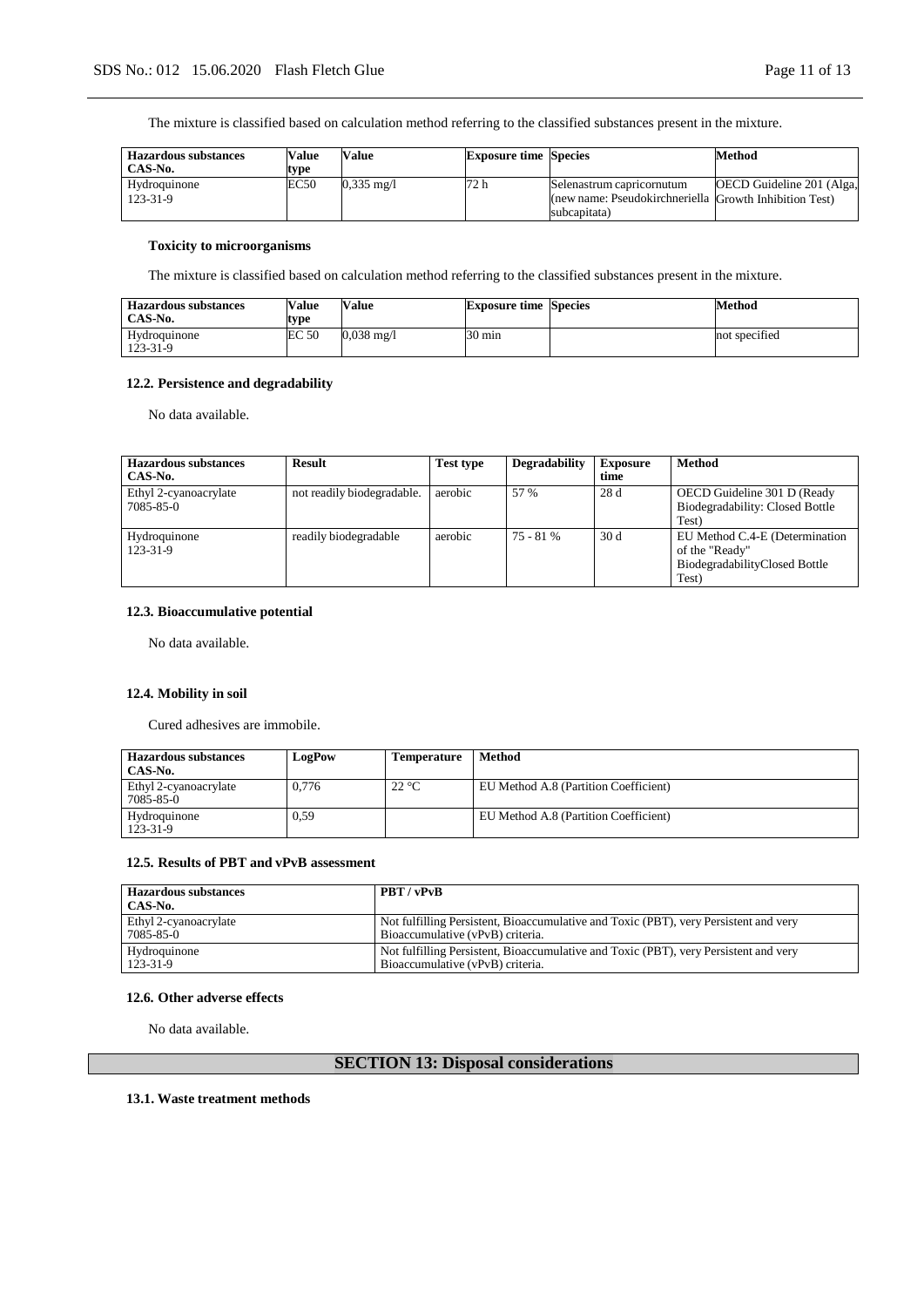Product disposal:

Cured adhesive: Dispose of as water insoluble non-toxic solid chemical in authorised landfill or incinerate under controlled conditions.

Dispose of in accordance with local and national regulations.

Contribution of this product to waste is very insignificant in comparison to article in which it is used

Disposal of uncleaned packages:

After use, tubes, cartons and bottles containing residual product should be disposed of as chemically contaminated waste in an authorised legal land fill site or incinerated.

Disposal must be made according to official regulations.

Waste code

08 04 09 waste adhesives and sealants containing organic solvents and other dangerous substances The valid EWC waste code numbers are source-related. The manufacturer is therefore unable to specify EWC waste codes for the articles or products used in the various sectors. The EWC codes listed are intended as a recommendation for users. We will be happy to advise you.

## **SECTION 14: Transport information**

| 14.1. | <b>UN</b> number             |                                                         |
|-------|------------------------------|---------------------------------------------------------|
|       | <b>ADR</b>                   | Not dangerous goods                                     |
|       | RID.                         | Not dangerous goods                                     |
|       | <b>ADN</b>                   | Not dangerous goods                                     |
|       | <b>IMDG</b>                  | Not dangerous goods                                     |
|       | <b>IATA</b>                  | 3334                                                    |
| 14.2. | UN proper shipping name      |                                                         |
|       | <b>ADR</b>                   | Not dangerous goods                                     |
|       | <b>RID</b>                   | Not dangerous goods                                     |
|       | <b>ADN</b>                   | Not dangerous goods                                     |
|       | <b>IMDG</b>                  | Not dangerous goods                                     |
|       | <b>IATA</b>                  | Aviation regulated liquid, n.o.s. (Cyanoacrylate ester) |
| 14.3. | Transport hazard class(es)   |                                                         |
|       | <b>ADR</b>                   | Not dangerous goods                                     |
|       | <b>RID</b>                   | Not dangerous goods                                     |
|       | <b>ADN</b>                   | Not dangerous goods                                     |
|       | <b>IMDG</b>                  | Not dangerous goods                                     |
|       | <b>IATA</b>                  | 9                                                       |
| 14.4. | Packing group                |                                                         |
|       | <b>ADR</b>                   | Not dangerous goods                                     |
|       | <b>RID</b>                   | Not dangerous goods                                     |
|       | <b>ADN</b>                   | Not dangerous goods                                     |
|       | <b>IMDG</b>                  | Not dangerous goods                                     |
|       | <b>IATA</b>                  | Ш                                                       |
| 14.5. | <b>Environmental hazards</b> |                                                         |
|       |                              |                                                         |
|       | <b>ADR</b>                   | not applicable                                          |
|       | RID.                         | not applicable                                          |
|       | <b>ADN</b>                   | not applicable                                          |
|       | <b>IMDG</b>                  | not applicable                                          |
|       | <b>IATA</b>                  | not applicable                                          |
| 14.6. | Special precautions for user |                                                         |
|       | ADR                          | not applicable                                          |
|       |                              |                                                         |